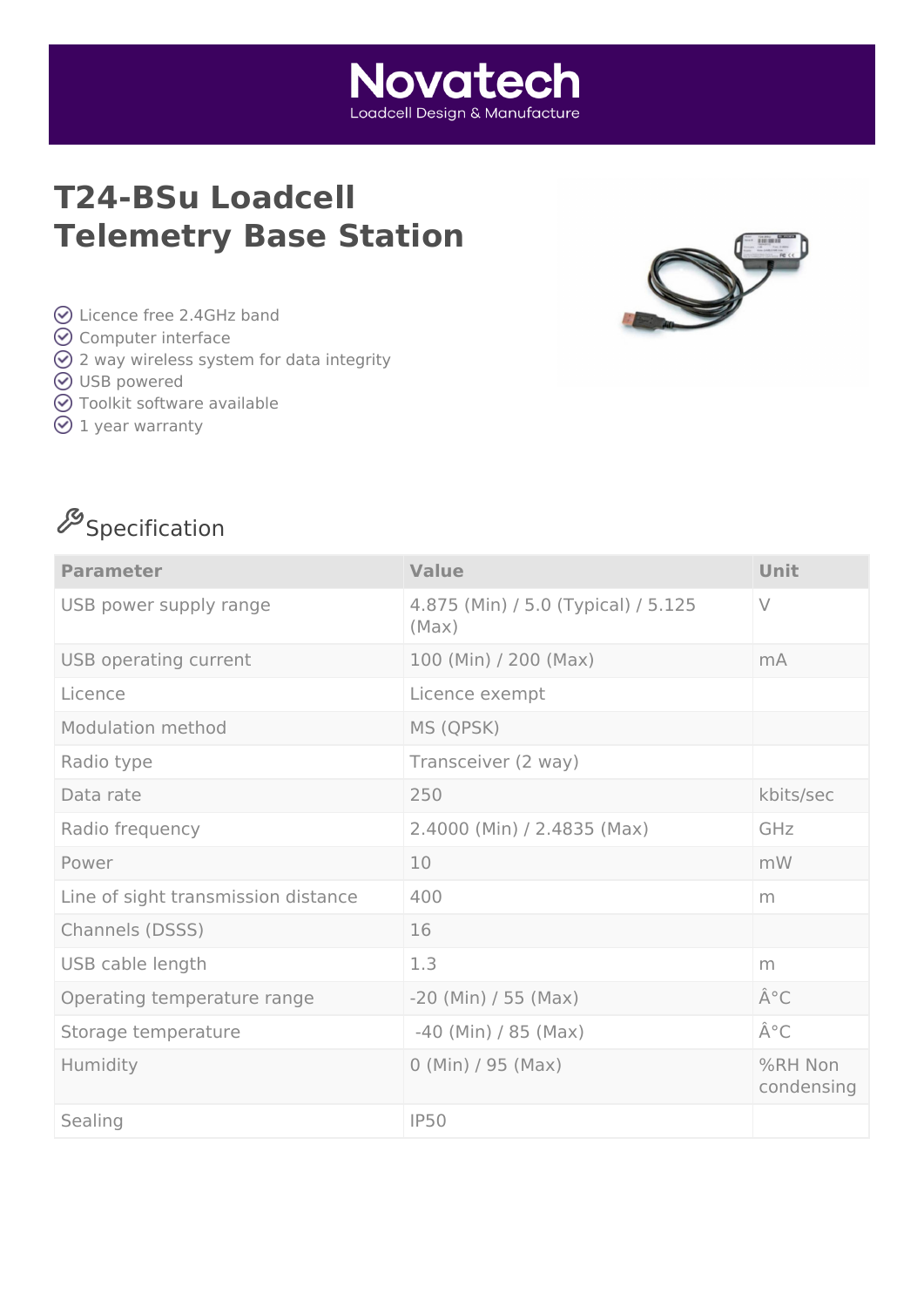#### **The base station is a computer interface for the T24 telemetry system that connects to a standard USB port on a computer. It is required for the configuration of all T24 modules.**

This is greatly simplified by the free T24 Toolkit software for Windows supplied with the unit. Data can also be captured by the base station from a number of T24 data acquisition modules to provide a computer based wireless data logger. The number of data acquisition units that can be handled by a base station is dependant upon the data rate required. T24 toolkit software is available for set-up and data access using a computer with a Windows operating system, Windows XP, Vista , 7, 8 or 10 is required. The software can output data as a standard csv file for use with a spreadsheet or other data processing software. The licence free 2.4GHz direct sequence spread spectrum (DSSS) radio technology offers high integrity, error free communications which can coexist with other wireless technologies such as Wi-Fi, Bluetooth® and Zigbee®. CE - Complies with EMC directive, 2004/108/EC. The Radio Equipment and Telecommunications Terminal Equipment (R&TTE) Directive, 1999/5/EC. RoHS compliant.

## Order Codes

| Code    | <b>Description</b>                                                                                                                                                                                                          |
|---------|-----------------------------------------------------------------------------------------------------------------------------------------------------------------------------------------------------------------------------|
| T24-BSu | Cased telemetry base unit with USB<br>interface.                                                                                                                                                                            |
|         | T24 manual is available for download. The<br>T24 system can be calibrated in a number of<br>different ways depending upon the<br>application. Please consult our engineering<br>department for help with your requirements. |
|         | Please see Engineering Sheet E035 for<br>Frequently Asked Questions for the T24<br>Telemetry system.                                                                                                                        |

### **B** Notes

- Line of sight transmission distance assumes ideal conditions with the data acquisition unit 3m above the ground.
- $\bullet$  RH = relative humidity.

**P**Files